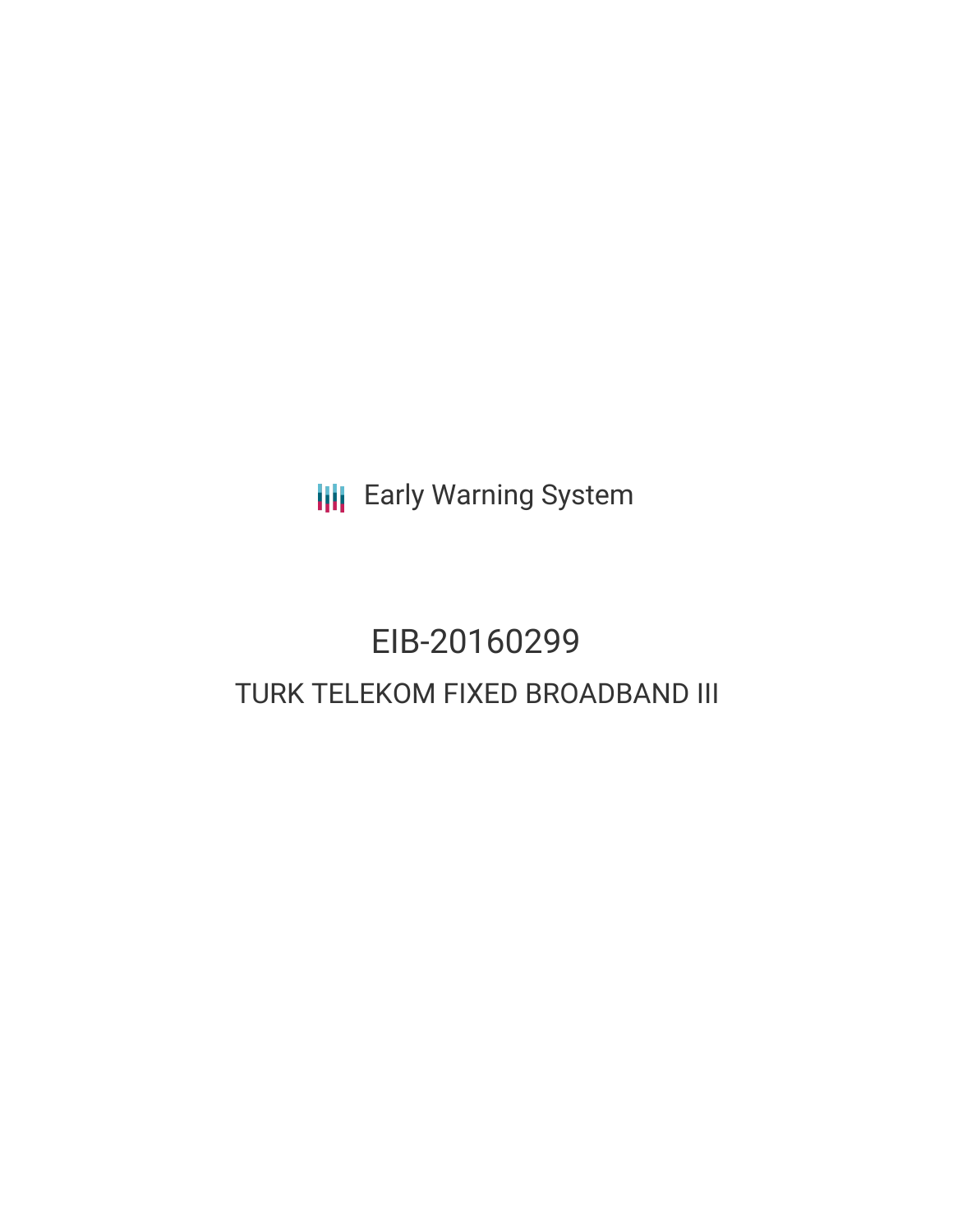

#### **Quick Facts**

| <b>Countries</b>               | Turkey                         |
|--------------------------------|--------------------------------|
| <b>Financial Institutions</b>  | European Investment Bank (EIB) |
| <b>Status</b>                  | Proposed                       |
| <b>Bank Risk Rating</b>        | U                              |
| <b>Borrower</b>                | Turk Telekom                   |
| <b>Sectors</b>                 | Communications                 |
| <b>Investment Type(s)</b>      | Loan                           |
| <b>Investment Amount (USD)</b> | \$222.89 million               |
| <b>Loan Amount (USD)</b>       | \$222.89 million               |
| <b>Project Cost (USD)</b>      | \$546.08 million               |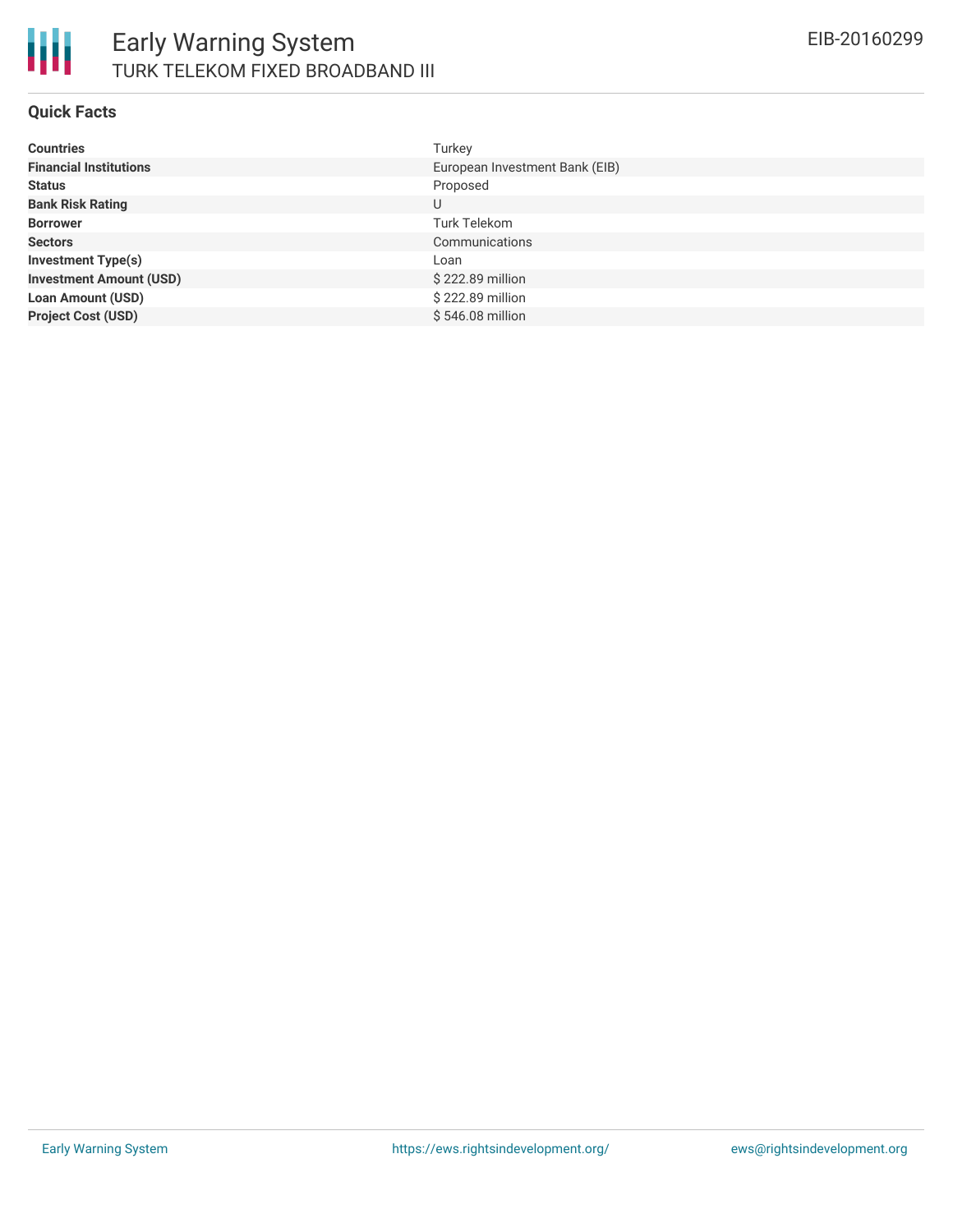

## **Project Description**

According to EIB website, the project relates to the upgrade and coverage expansion of Turk Telecom's fixed broadband network in Turkey. It aims to reach 14.7 million homes with fixed broadband (around 70% of Turkish households). The project also includes investments in broadband access for Turkish public schools.

The project has been classified in environmental terms as acceptable.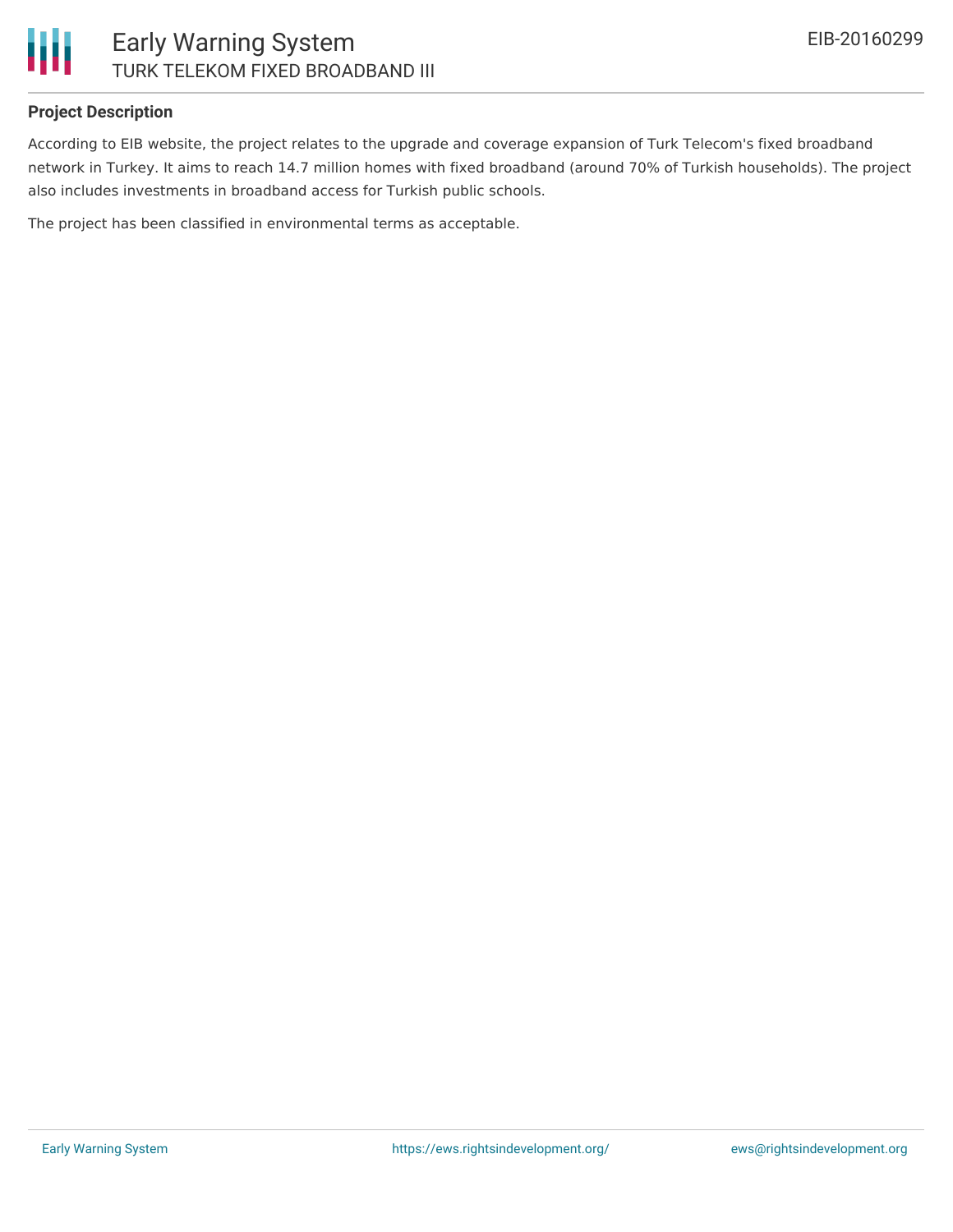

# **Investment Description**

European Investment Bank (EIB)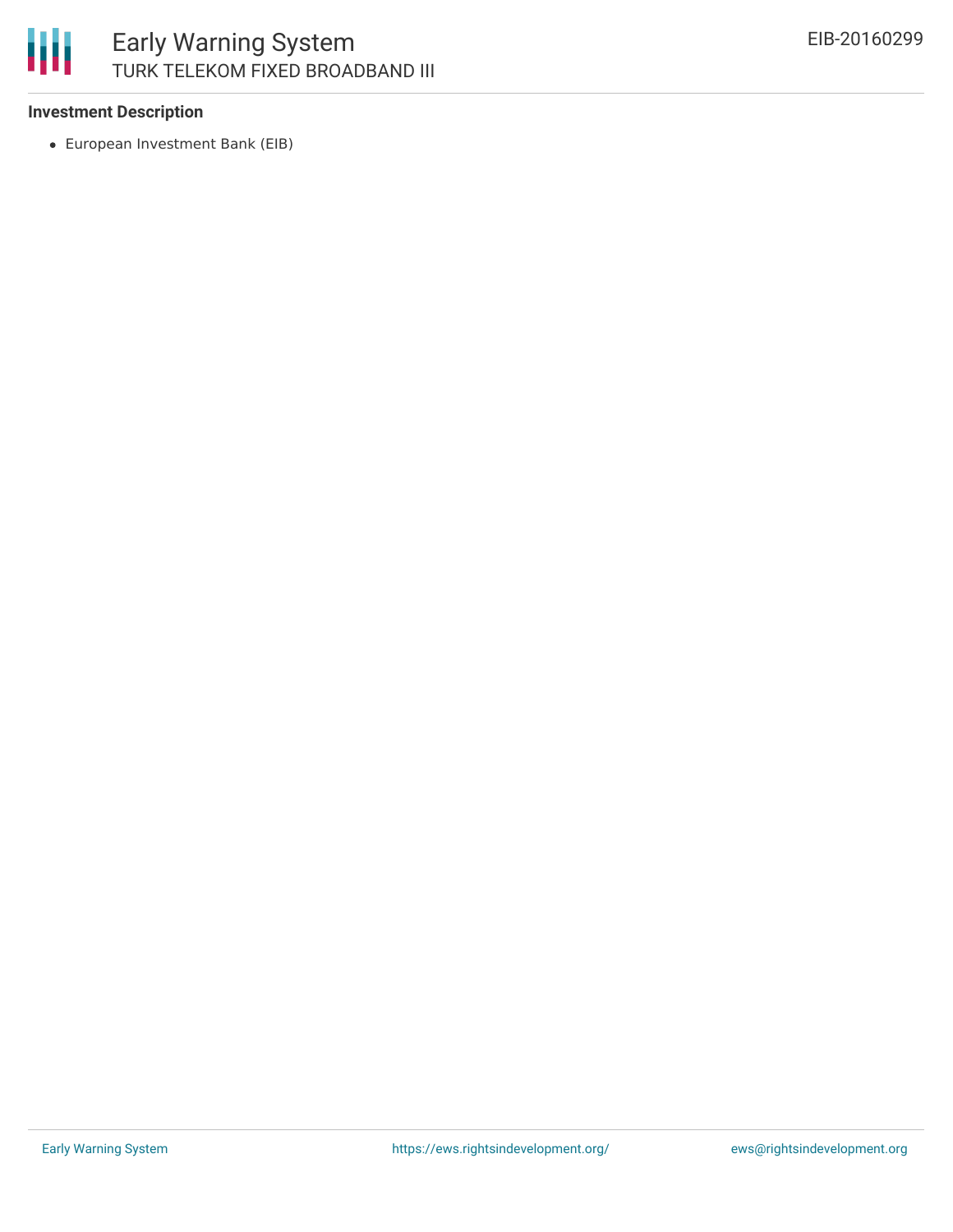

# **Contact Information**

No contact information provided at the time of disclosure.

#### ACCOUNTABILITY MECHANISM OF EIB

The EIB Complaints Mechanism is designed to facilitate and handle complaints against the EIB by individuals, organizations or corporations affected by EIB activities. When exercising the right to lodge a complaint against the EIB, any member of the public has access to a two-tier procedure, one internal - the Complaints Mechanism Office - and one external - the European Ombudsman. A complaint can be lodged via a written communication addressed to the Secretary General of the EIB, via email to the dedicated email address complaints@eib.org, by completing the online complaint form available at the following address: http://www.eib.org/complaints/form, via fax or delivered directly to the EIB Complaints Mechanism Division, any EIB local representation office or any EIB staff. For further details, check:

http://www.eib.org/attachments/strategies/complaints\_mechanism\_policy\_en.pdf

When dissatisfied with a complaint to the EIB Complaints Mechanism, citizens can then turn towards the European Ombudsman. A memorandum of Understanding has been signed between the EIB and the European Ombudsman establishes that citizens (even outside of the EU if the Ombudsman finds their complaint justified) can turn towards the Ombudsman on issues related to 'maladministration' by the EIB. Note that before going to the Ombudsman, an attempt must be made to resolve the case by contacting the EIB. In addition, the complaint must be made within two years of the date when the facts on which your complaint is based became known to you. You can write to the Ombudsman in any of the languages of the European Union. Additional details, including filing requirements and complaint forms, are available at: http://www.ombudsman.europa.eu/atyourservice/interactiveguide.faces